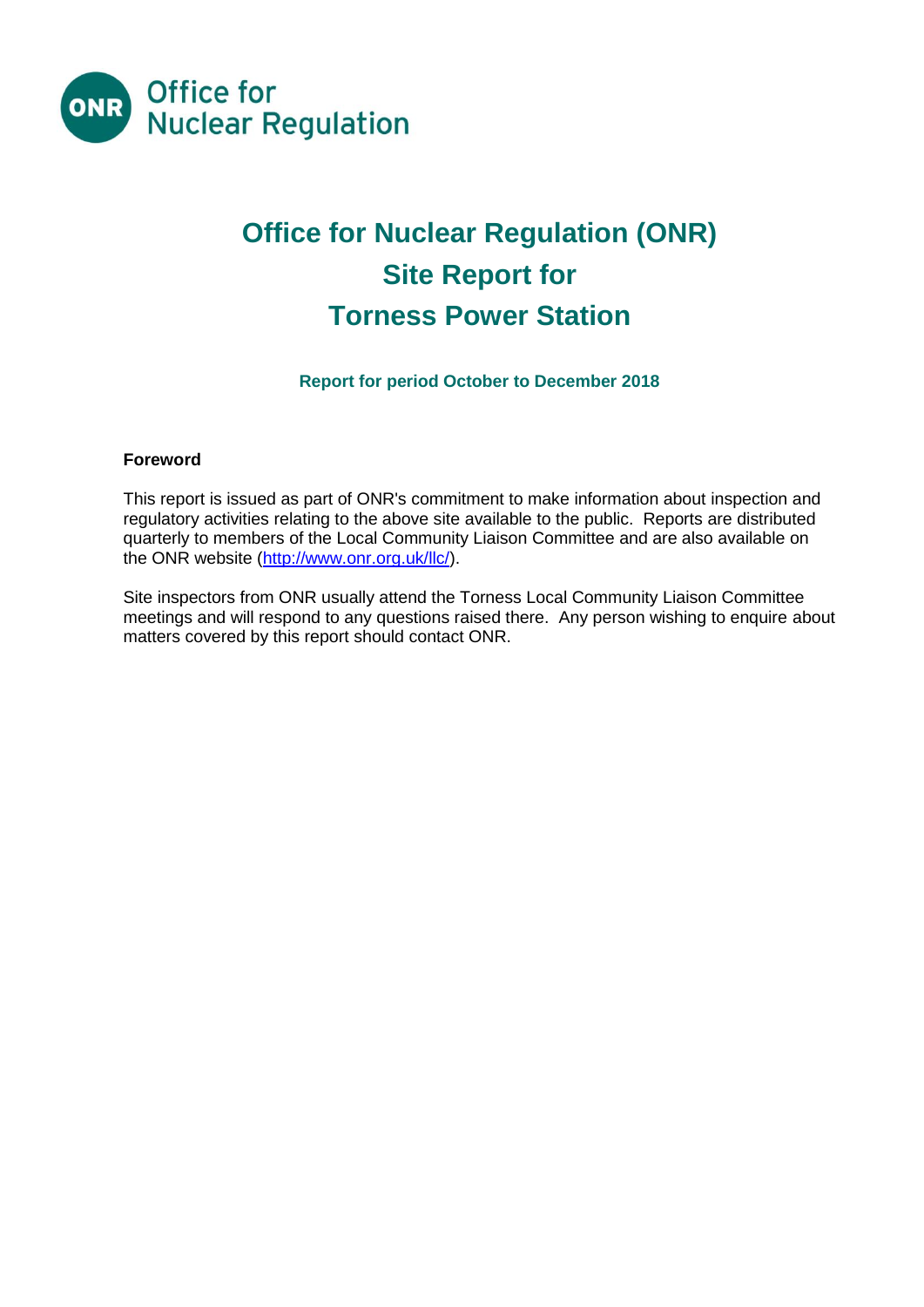# **TABLE OF CONTENTS**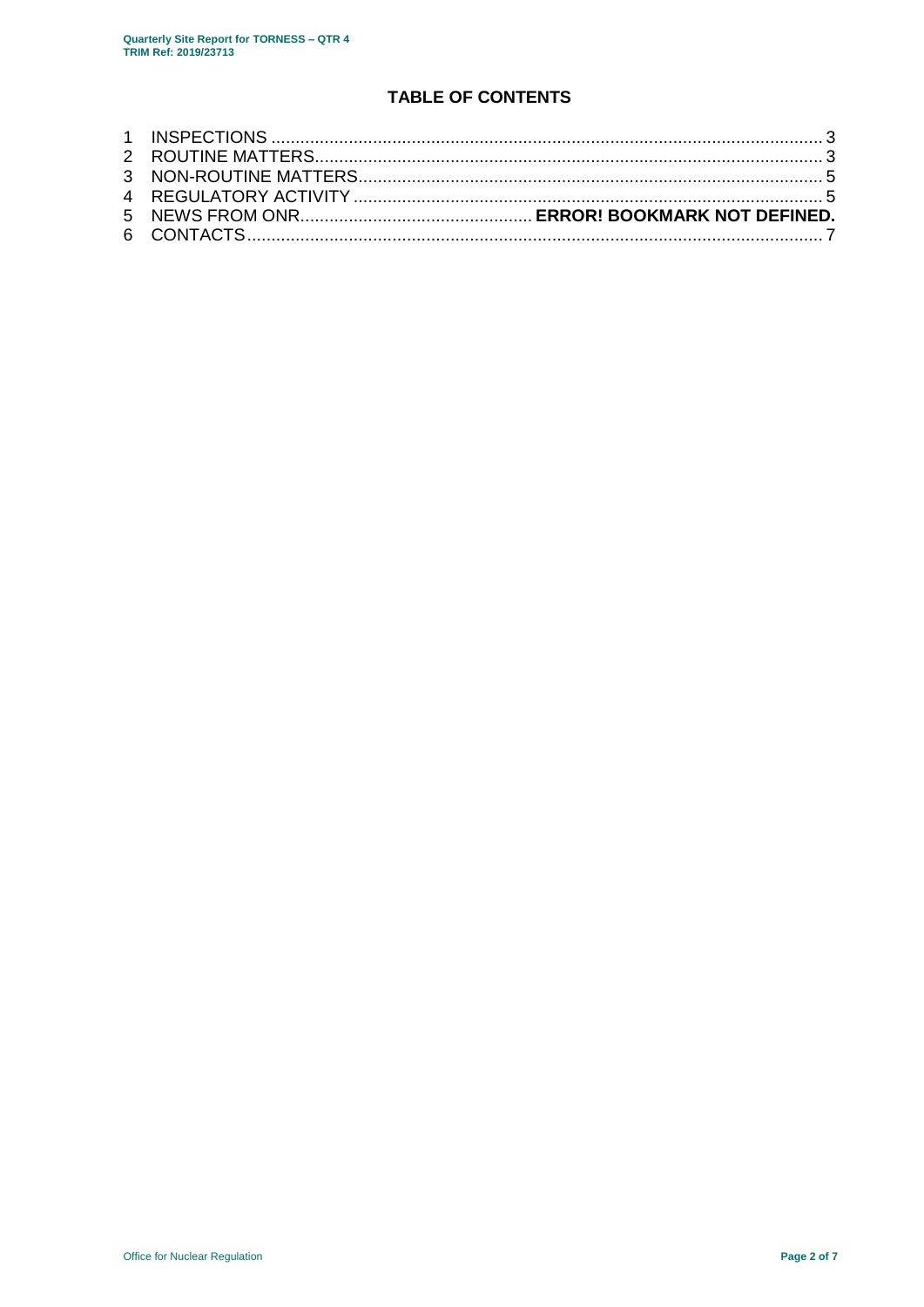# **1 INSPECTIONS**

# **1.1 Dates of inspection**

- 1. The ONR nominated site inspector and specialist inspectors made inspections on the following dates during the quarter:
	- 1-5 October 2018
	- 22-26 October 2018
	- 26-29 November 2018
	- 10-13 December 2018
- 2. In addition there were a number of inspections by specialist inspectors of the conduct of the statutory outage of Torness Reactor 2 required under LC30.

# **2 ROUTINE MATTERS**

# **2.1 Inspections**

- 3. Inspections are undertaken as part of the process for monitoring compliance with:
	- the conditions attached by ONR to the nuclear site licence granted under the Nuclear Installations Act 1965 (NIA65) (as amended);
	- the Energy Act 2013;
	- the Health and Safety at Work Act 1974 (HSWA74); and regulations made under HSWA74, for example the Ionising Radiations Regulations 2017 (IRR17) and the Management of Health and Safety at Work Regulations 1999 (MHSWR99).
	- the Fire (Scotland) Act 2005
	- the Nuclear Industries Security Regulations 2003
- 4. The inspections entail monitoring the licensee's (EDF Energy Nuclear Generation Ltd (EDF NGL)) actions on the site in relation to incidents, operations, maintenance, projects, modifications, safety case changes and any other matters that may affect safety. The licensee is required to make and implement adequate arrangements under the conditions attached to the licence in order to ensure legal compliance. Inspections seek to judge both the adequacy of these arrangements and their implementation.
- 5. In this period, the following routine compliance inspections were undertaken:
	- Arrangements to ensure that operating instructions are complied with (LC24);
	- Inspection of the control of exposure to ionising radiation during the Reactor 2 outage (IRR17);
	- Control of contractors;

# **Operating Instructions (LC24)**

6. We found generally good practice at the Station, and a considerable number of improvement initiatives underway. We identified some opportunities to further reduce errors in compliance with working procedures by the application of relevant good practice to the ergonomics of tasks. This included improving the way that procedures are written, and how well they developed in tandem with the layout and labelling of plant and process. This should be in addition to the existing emphasis on human performance practice.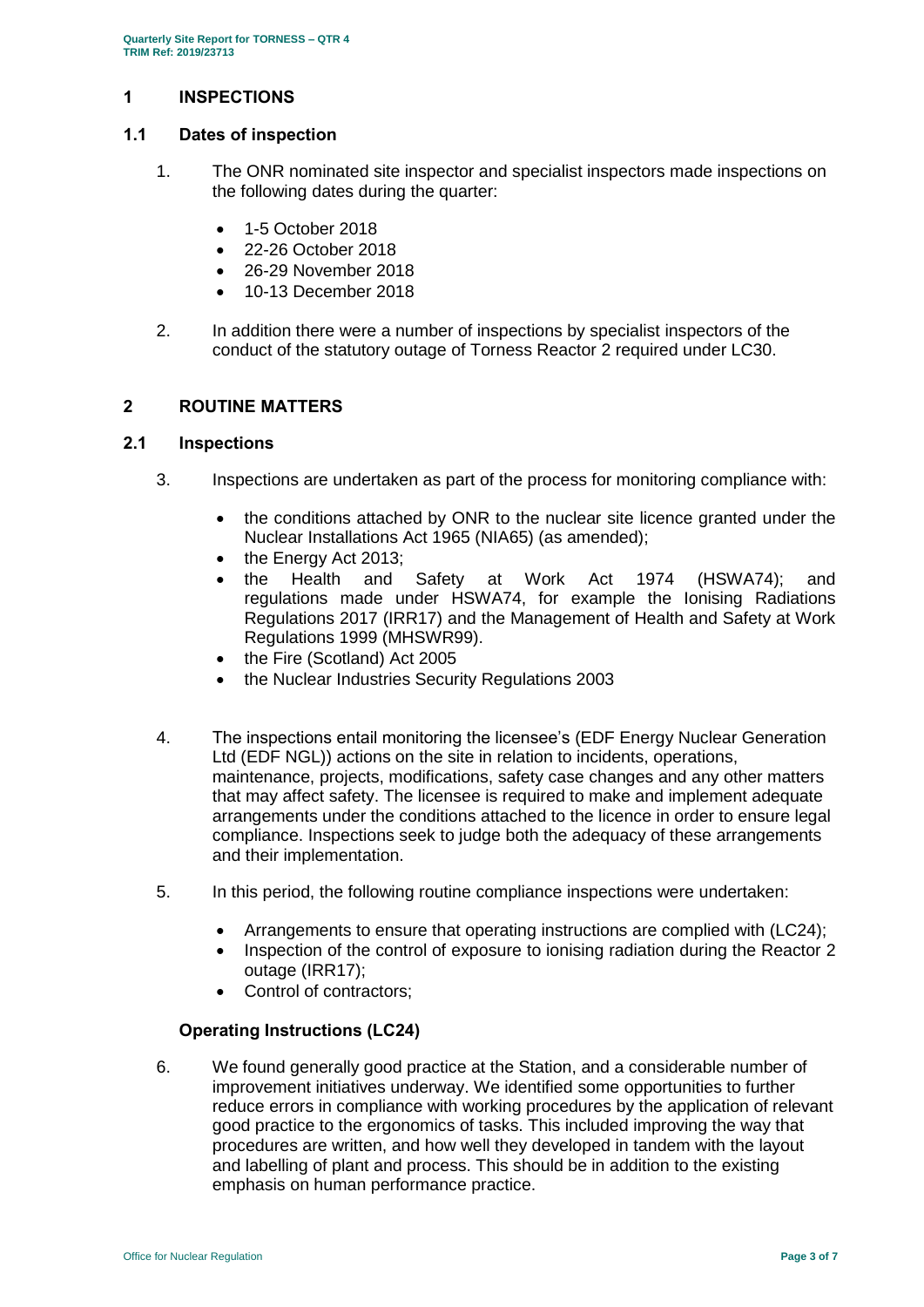# **Radiological protection**

7. The IRR17 inspection found generally good standards of radiological protection. Advice was given concerning a small number of areas for improvement, which the site undertook to respond to. The inspection team raised one regulatory issue concerning clarification of EDF NGL's arrangements to ensure adequate staff response to fire and nuclear emergency alarms during reactor vessel entry. This is being followed up at company level to ensure that appropriate arrangements will be in place for future vessel entry programmes by EDF NGL.

#### **Control of contractors**

- 8. For control of contractors a number of planned work activities were sampled and we judged that in most cases the appropriate level of control and supervision was implemented commensurate with their safety significance.
- 9. Minor shortfalls in work activity controls and a number of areas for improvement were identified and communicated to the licensee.

#### **2.2 Systems-based inspections**

- 10. System-based inspections at Torness look at the key technical systems important to nuclear safety. These are inspected against the requirements of the safety case. We plan to inspect all the safety-significant systems over a five-year period. ONR considers that this will provide additional assurance that operations on the Torness site are safe. Each of these system inspections considers the relevant licence conditions below:
	- **Licence condition 10: Training**
	- **Licence condition 23: Operating rules**
	- Licence condition 24: Operating instructions
	- Licence condition 27: Safety mechanisms
	- Licence condition 28: Examination, inspection, maintenance and testing
	- Licence condition 34: Leakage and escape of radioactive material and radioactive waste
- 11. During the reporting period, there was one safety related systems inspected:

#### **Systems-based inspection of Liquid Radioactive Waste (carried out jointly with SEPA and EDF's internal regulator).**

12. This joint inspection with SEPA and ONR was led by EDF's internal nuclear assurance (INA) team. It included an examination of a range of issues related to liquid waste management. Generally good standards were found, with some minor improvement actions that the regulators were content to be managed internally by EDF.

# **2.3 Other work**

- 13. The period included part of the Torness Reactor 2 2018 statutory outage period. This was the maintenance period that ONR requires all civil nuclear reactors to undergo every three years, under Licence Condition 30 (Periodic Shutdown).
- 14. ONR inspectors from a range of disciplines contributed to the decision for ONR to issue a formal 'Consent' to restart the reactor on November 13. Inspection and assessment activities during a power reactor outage are to establish that: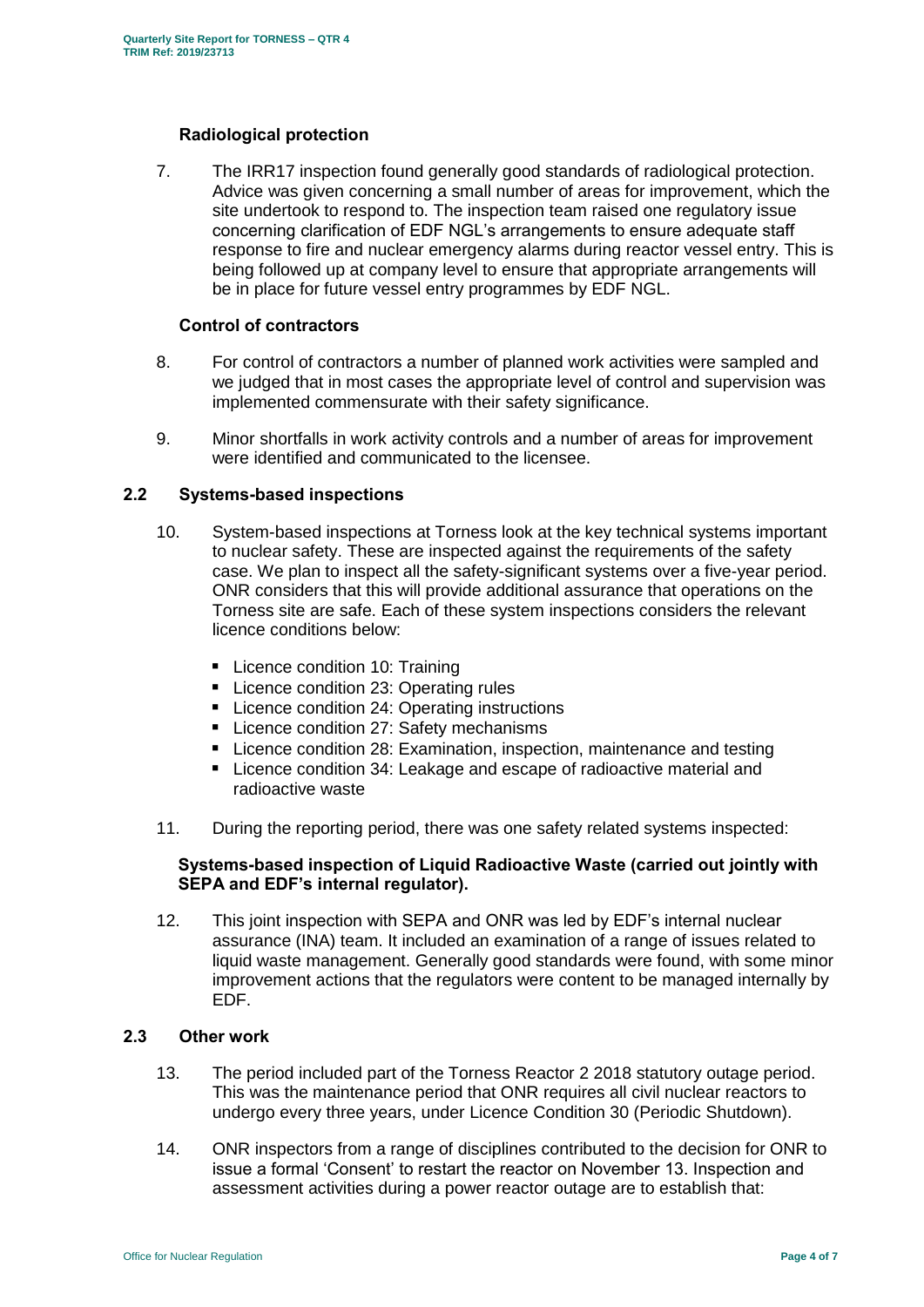- requirements set out in the Station's Plant Maintenance Schedule (PMS) have been complied with;
- work has been carried out in accordance with arrangements for identified Structures, Systems and Components (SSC) to the required quality by competent persons;
- safety issues identified during the reactor outage have been adequately addressed with suitable and sufficient justification provided to allow a regulatory judgement to be made that start-up of the Reactor is safe and will remain in this state until the next outage.
- 15. The Project Assessment Report that supported this decision is published on the ONR website (see below).

# **3 NON-ROUTINE MATTERS**

- 16. The Torness nominated site inspector reviews incidents that meet the criteria for routine reporting to ONR under the site's Licence Condition 7 arrangements. The site inspector samples the station's follow up reports and corrective actions. In this period the incidents included the following:
- 17. During this Quarter there were two incidents at Torness that were reported to ONR:
	- Reactor 2 was safely shut down after an oil leak in the turbine hall as a precaution to prevent a fire hazard.
	- Testing of a steam system discovered that a valve had been locked open for maintenance and not reinstalled as required. There was no immediate safety risk, but the Station has investigated with a view to reducing the likelihood of a repeat.
- 18. The ONR Site Inspector discussed both of these events on site with Station management. He was satisfied with the company's response and investigation and no further action was required.

# **4 REGULATORY ACTIVITY**

19. ONR may issue formal documents to ensure compliance with regulatory requirements. Under nuclear site licence conditions, ONR issues regulatory documents which either permit an activity or require some form of action to be taken. These are usually collectively termed Licence Instruments (LIs), but can take other forms. In addition, inspectors may issue Enforcement Notices to secure improvements to safety.

#### **Table 1 Licence Instruments and Enforcement Notices Issued by ONR during this period**

| <b>Date</b>                   | <b>Tvpe</b> | Ref No | <b>Description</b>                                            |
|-------------------------------|-------------|--------|---------------------------------------------------------------|
| November   Consent<br>13 2019 |             | 556    | Consent to Start-up Reactor 2 Following<br>Periodic Shutdown. |

Reports detailing the above regulatory decisions can be found on the ONR website at [http://www.onr.org.uk/pars/.](http://www.onr.org.uk/pars/)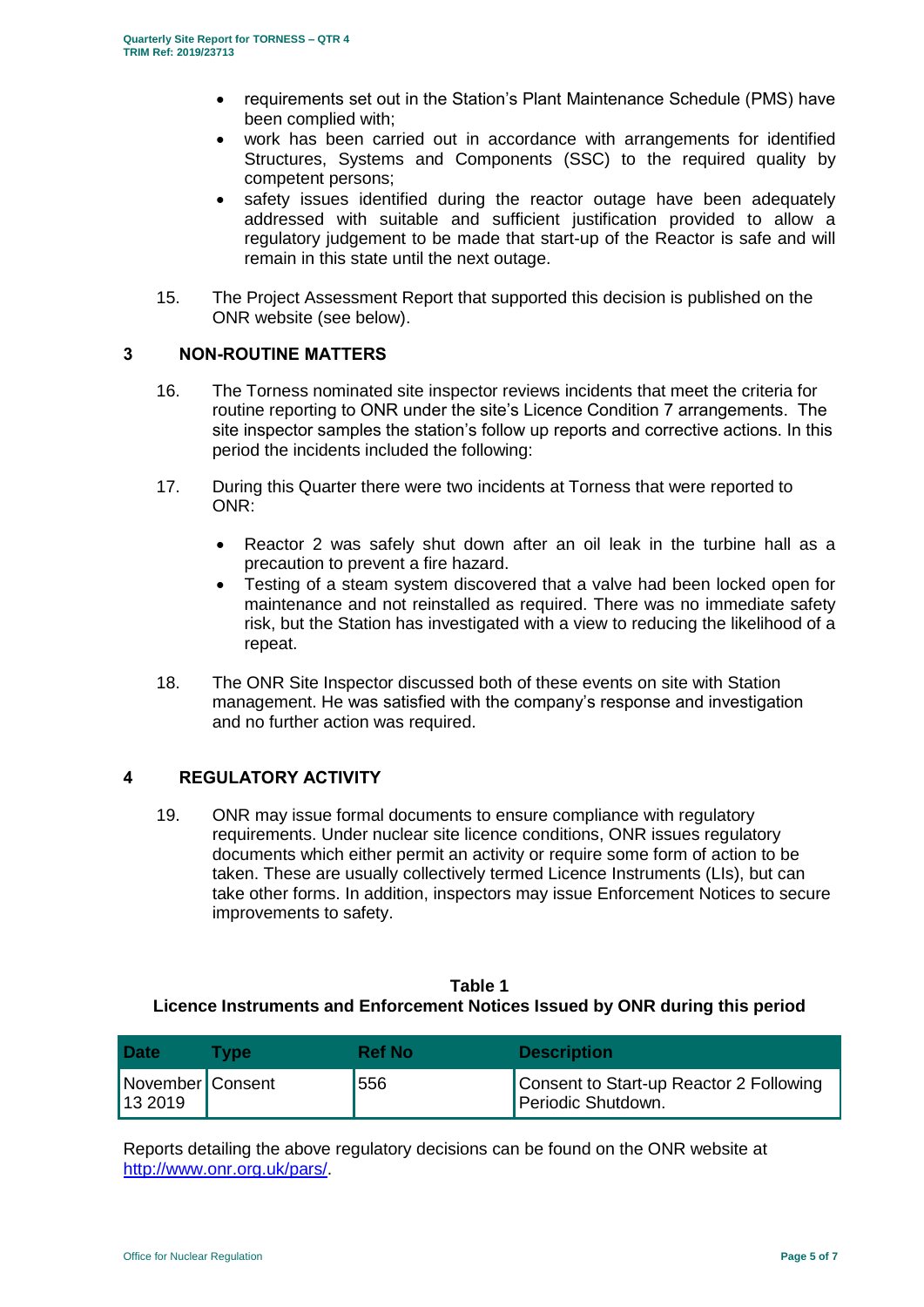# **5 NEWS FROM ONR**

#### **October**

- 20. We welcomed the [publication](http://news.onr.org.uk/2018/10/iaea-review-torness-power-station/) of the key review of operational safety performance at Torness nuclear power station, published by the International Atomic Energy Agency and the UK government. The report highlights eight areas of good practice at Torness and offers proposals for further improvements, which we fully support.
- 21. Following our decision to prosecute, EDF Energy Nuclear Generation Ltd and Doosan Babcock Ltd pleaded guilty to offences at Hinkley Point B under the Health & Safety at Work etc. Act 1974, section 3(1) and the Work at Height Regulations 2005, Regulation 4(1) respectively. The incident was a conventional health and safety matter, with no radiological risk to workers or the public. [A sentencing date](http://news.onr.org.uk/2018/10/edf-and-doosan-babcock-plead-guilty/) has been set for 1 February 2019 at Taunton Crown Court.

On 1 February 2019 EDF Energy were fined £200,000 and Doosan Babcock £150,000. The companies were also ordered to each pay half of the prosecution costs of £36,353.84.

The sentencing marks the conclusion of a prosecution brought by ONR for offences under the Health & Safety at Work etc. Act 1974, section 3(1), (in relation to EDF Energy), and the Work at Height Regulations 2005, Regulation 4(1), (for Doosan Babcock).

*The full [press statement](http://news.onr.org.uk/2019/02/companies-fined-for-health-and-safety-breaches/) is available on our website.*

#### November

- 22. Following a rigorous procurement process, we appointed six nuclear supply chain organisations to our new [Technical Support Framework \(TSF\).](http://news.onr.org.uk/2018/11/new-technical-support-framework-announced/) The new TSF, which came in to effect on 1 November 2018, has been established to provide a renewed and modernised framework for procuring technical support. We use this technical support to obtain, for example, expert technical assessments, access to specialist software or modelling, or access to niche skill sets that we do not retain inhouse.
- 23. The revised Nuclear Safety Directive introduced a European system of Topical Peer Review in 2017 and every six years thereafter. We played a leading role in the preparations for the first European 'Topical Peer Review' on Ageing Management of Nuclear Power Plants and welcome the publication of the [first peer review report](http://news.onr.org.uk/2018/11/onr-welcomes-first-topical-peer-review/) by the European Nuclear Safety Regulator Group. We are pleased that a number of our experts made a valuable contribution to the exercise alongside 16 European countries as well as Norway, Switzerland and Ukraine. The UK report was authored jointly between ourselves, EDF Nuclear Generation Ltd and EDF-NNB GenCo.
- 24. [The Atomic Weapons Establishment \(AWE\) was fined £1 million](http://news.onr.org.uk/2018/11/awe-prosecution-reaction/) after admitting offences under Section 2 (1) of the Health and Safety at Work etc. Act (1974). The incident, which occurred on 27 June 2017 was a conventional health and safety matter and there was no radiological risk to workers or the public. The prosecution was the result of our investigation into the incident.
- 25. In conjunction with the Environment Agency, we announced the completion of our [initial high level scrutiny](http://news.onr.org.uk/2018/11/uk-hpr1000-completes-gda-step-2/) of the UK HPR1000 reactor design.
- 26. We provided NNB Genco (HPC) Ltd (NNB GenCo) with **[consent](http://news.onr.org.uk/2018/11/consent-for-hinkley-point-c-nuclear-island-concrete-pour/)** to commence the unit 1 Nuclear Island concrete pour at Hinkley Point C (HPC). We also hosted our third webinar to explain our permissioning role for the Nuclear Island concrete pour at HPC